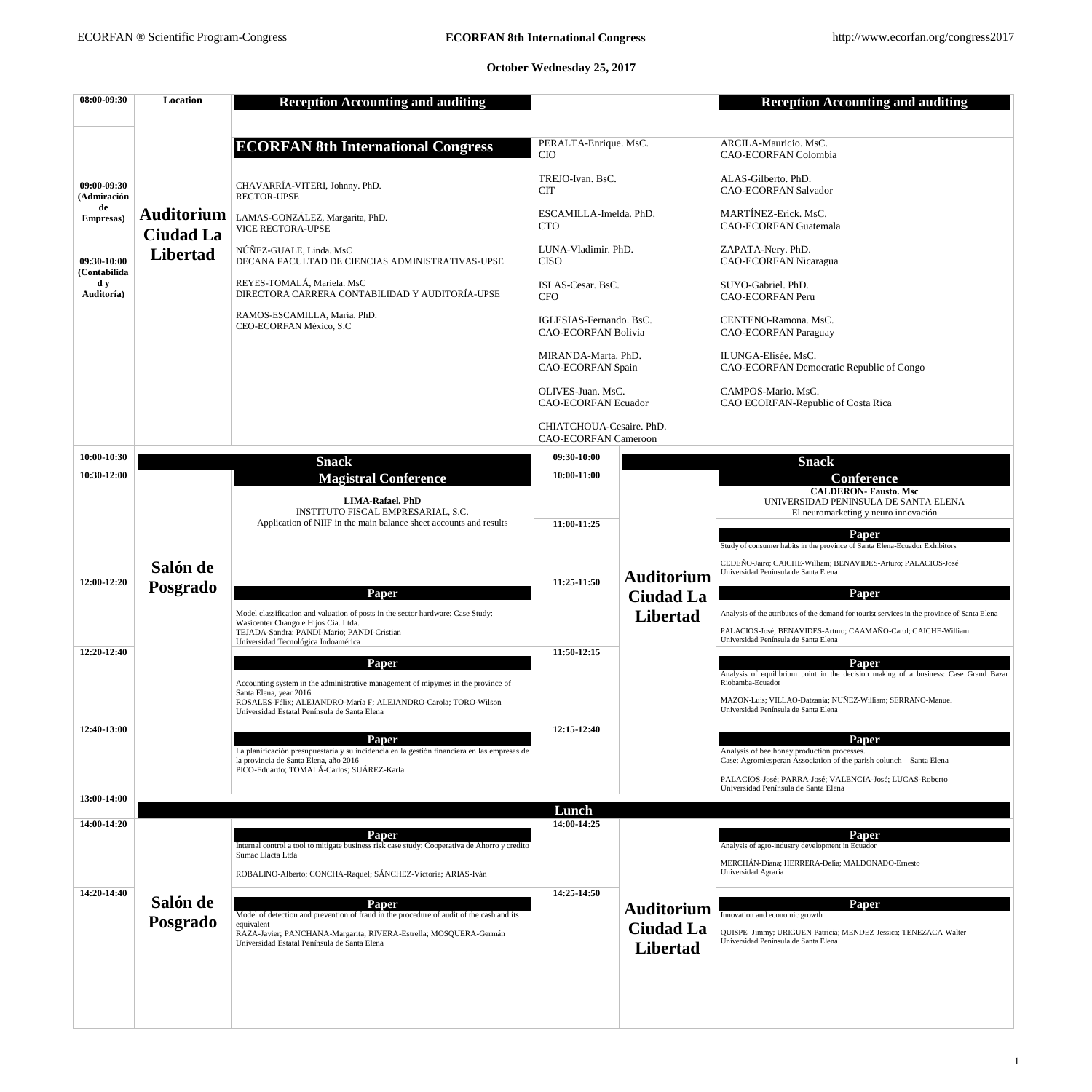2

| 14:40-15:00<br>15:00-16:00                                | <b>Paper</b><br>The accounting process and its incidence in the application of the activities of the<br>informal traders of the canton La Libertad-Ecuador<br>RONQUILLO-Gioconda; HERRERA-Álex; REYES-Mariela<br>Universidad Estatal Península de Santa Elena<br>Workshop<br>Proposals for tax incentives, for work and production, support for the financing of social<br>policy and measures to strengthen dollarization<br>Instructor<br>Servicio de Rentas Internas | 14:50-15:15<br>15:15-15:40<br>15:40-16:00 |                                                          | Paper<br>Incidence of work accidents in the economic-fiscal performance index of the productive<br>sectors in Ecuador<br>MERCHÁN-Diana; MALDONADO-Ernesto<br>Universidad de Guayaquil<br>Paper<br>Factors influencing labor stress in service companies<br>QUISPE-Jimmy; MENDEZ-Jessica; QUISPE-Jorge<br>Universidad Península de Santa Elena<br><b>Paper</b><br>Entrepreneurship and Business Innovation: Analysis of the study on Entrepreneurship in<br>Ecuador<br>NUÑEZ-Linda; LUCAS-Roberto; NUÑEZ-William; LEON-Wilson<br>Universidad Península de Santa Elena |
|-----------------------------------------------------------|-------------------------------------------------------------------------------------------------------------------------------------------------------------------------------------------------------------------------------------------------------------------------------------------------------------------------------------------------------------------------------------------------------------------------------------------------------------------------|-------------------------------------------|----------------------------------------------------------|----------------------------------------------------------------------------------------------------------------------------------------------------------------------------------------------------------------------------------------------------------------------------------------------------------------------------------------------------------------------------------------------------------------------------------------------------------------------------------------------------------------------------------------------------------------------|
| 16:00-16:30<br>16:30-17:10<br>Salón de<br><b>Posgrado</b> | Workshop<br><b>MENDELEY</b><br>TREJO-Iván<br>ECORFAN-México                                                                                                                                                                                                                                                                                                                                                                                                             | <b>Snack</b><br>16:30-17:00               | <b>Auditorium</b><br><b>Ciudad La</b><br><b>Libertad</b> | Workshop<br><b>GOOGLE ACADEMICO</b><br>TREJO-Iván<br>ECORFAN-México                                                                                                                                                                                                                                                                                                                                                                                                                                                                                                  |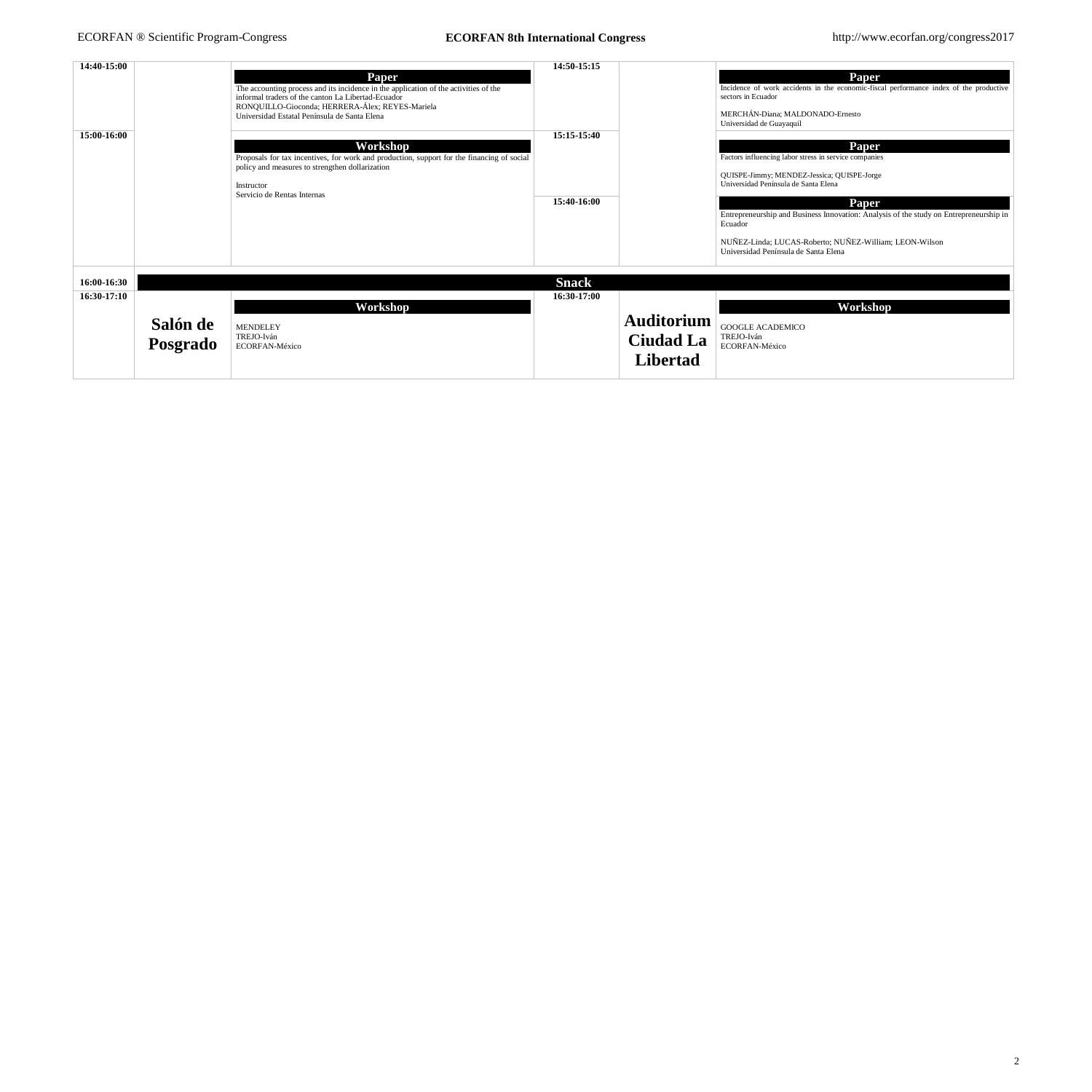## **October Thursday 26, 2017**

| <b>Time</b> | <b>Location</b> | <b>Activity</b>                                                                                                                                                                                          | <b>Time</b>                 | Location                            | <b>Activity</b>                                                                                                                                                                                                                     |
|-------------|-----------------|----------------------------------------------------------------------------------------------------------------------------------------------------------------------------------------------------------|-----------------------------|-------------------------------------|-------------------------------------------------------------------------------------------------------------------------------------------------------------------------------------------------------------------------------------|
| 09:00-09:20 |                 | <b>Paper</b>                                                                                                                                                                                             | 09:00-09:20                 |                                     | Paper                                                                                                                                                                                                                               |
|             |                 | Formulación Del Árbol de decisión mediante el algoritmo de CHAID<br>ESPINOZA-Johnny; FIGUEROA-Ivette; LÁINEZ-Amarilis; MALAVÉ-Loren<br>Universidad Estatal Península de Santa Elena                      |                             |                                     | Undertakings in artisan footwear as a dynamising element of the family economy in the<br>commune Valdivia, province of Santa Elena<br>CASTRO-Divar; LEON-Wilson; VILLAO-Jose; NUÑEZ-William<br>Universidad Península de Santa Elena |
| 09:20-09:40 | Salón de        |                                                                                                                                                                                                          | 09:20-09:40                 | <b>Auditorium</b>                   |                                                                                                                                                                                                                                     |
|             | Posgrado        | Paper<br>La auditoría forense como herramienta en la detección de delitos de cuello blanco<br>TORO-Wilson; REYES-Mariela; ARRIÁGA-Germán; MENDOZA-Johnny<br>Universidad Estatal Península de Santa Elena |                             | <b>Ciudad La</b><br><b>Libertad</b> | Paper<br>E-Entrepreneurship: Between knowledge, digital technology and the business ecosystem<br>CALDERON-Fausto; ALVAREZ-Roxana; LUCAS-Roberto; Bolívar-MENDOZA<br>Universidad Península de Santa Elena                            |
| 09:40-10:00 |                 | <b>Paper</b>                                                                                                                                                                                             | 09:40-10:00                 |                                     | Paper                                                                                                                                                                                                                               |
|             |                 | Créditos de proveedores y su incidencia en la financiación de proyectos empresariales del<br>cantón La Libertad                                                                                          |                             |                                     | Transparency, accountability and good governance in the Ecuadorian public administration,<br>2008-2016                                                                                                                              |
|             |                 | CASTILLO-Joseph; SUÁREZ-Karla; TORO-Wilson; COLORADO-Narcisa<br>Universidad Estatal Península de Santa Elena                                                                                             |                             |                                     | PANCHANA-Margarita; COCHEA-Hermelinda; PONCE-Verónica; QUISPE-Jimmy<br>Universidad Península de Santa Elena                                                                                                                         |
| 10:00-10:30 |                 |                                                                                                                                                                                                          |                             |                                     |                                                                                                                                                                                                                                     |
| 10:30-11:30 |                 |                                                                                                                                                                                                          | <b>Snack</b><br>10:30-11:30 |                                     |                                                                                                                                                                                                                                     |
|             |                 | <b>Workshop</b><br><b>LIMA-Rafael. PhD</b><br>INSTITUTO FISCAL EMPRESARIAL, S.C.<br>How to research in the accounting sciences?                                                                          |                             |                                     | <b>Magistral Conference</b><br>RAMOS-María. Ph.D<br>UNIVERSIDAD IBEROAMERICANA<br>Fractal modeling of the Ecuadorian financial system                                                                                               |
| 11:30-11:55 |                 |                                                                                                                                                                                                          | 11:30-11:55                 |                                     |                                                                                                                                                                                                                                     |
|             |                 | <b>Paper</b>                                                                                                                                                                                             |                             | <b>Auditorium</b>                   | Paper                                                                                                                                                                                                                               |
|             | Salón de        | Investment Plan for the manufacture of vitamin paddles for children in the province of<br>Cotopaxi                                                                                                       |                             | <b>Ciudad La</b>                    | Artisanal fishing as an inheritance of the ancestral sabre in the province of Santa Elena                                                                                                                                           |
|             | Posgrado        | TEJADA-Sandra; LUQUE-Arturo; TAIPE-Jorge<br>Universidad Tecnológica Indoamérica                                                                                                                          |                             | <b>Libertad</b>                     | LEON-Wilson; VALENCIA-Adrián; CEDEÑO-Jairo; NUÑEZ-Linda<br>Universidad Península de Santa Elena                                                                                                                                     |
| 11:55-12:20 |                 |                                                                                                                                                                                                          | 11:55-12:20                 |                                     |                                                                                                                                                                                                                                     |
|             |                 | <b>Paper</b><br>The control environment, the risk assessment and the Activity of the administration of goods<br>in the public sector                                                                     |                             |                                     | Paper<br>The commercialization of artisanal fishing: problematic in the ports of Anconcito and<br>Santa Rosa Province of Santa Elena                                                                                                |
|             |                 | PANCHANA-Margarita; MOSQUERA-Germán; RAZA-Javier; COCHEA-Hermelinda<br>Universidad Estatal Península de Santa Elena                                                                                      |                             |                                     | VILLAO-Datzania; MAZON-Luis; SERRANO-Manuel; NUÑEZ-William<br>Universidad Península de Santa Elena                                                                                                                                  |
| 12:30-14:00 |                 |                                                                                                                                                                                                          | Lunch                       |                                     |                                                                                                                                                                                                                                     |
| 14:00-14:20 |                 |                                                                                                                                                                                                          | 14:00-14:25                 |                                     |                                                                                                                                                                                                                                     |
|             |                 | <b>Paper</b><br>Cost system for processes in the agricultural sector based on NIC 41 (agriculture) to improve<br>the profitability in the canton the Mana Province of Cotopaxi                           |                             |                                     | Paper<br>Analysis of the attributes of the tourist services offer in the province of Santa Elena                                                                                                                                    |
|             |                 | OÑA-Brenda; VELÁZQUEZ-Baldramina; CHACHA-Héctor; TIXILEMA-Elsa<br>Universidad Técnica de Cotopaxi                                                                                                        |                             |                                     | PALACIOS-José; CAICHE William; BOHORQUEZ-Emanuel; MUÑOZ-María<br>Universidad Península de Santa Elena                                                                                                                               |
| 14:20-14:40 |                 |                                                                                                                                                                                                          | 14:25-14:50                 |                                     |                                                                                                                                                                                                                                     |
|             |                 | <b>Paper</b><br>Mexico's economic situation before and after the Trump effect, period $2015 - 2017$                                                                                                      |                             |                                     | Paper<br>Analysis of the economic indicators of the main private banks of Ecuador                                                                                                                                                   |
|             | Salón de        | PANCHANA-Margarita; PEÑA-Humberto; BOHÓRQUEZ-Emanuel; ALVAREZ-Alamir<br>Universidad Estatal Península de Santa Elena                                                                                     |                             | <b>Auditorium</b>                   | GARZOZI-René<br>Universidad Técnica Equinoccial                                                                                                                                                                                     |
| 14:40-15:20 |                 | <b>Paper</b>                                                                                                                                                                                             | 14:50-15:15                 | <b>Ciudad La</b>                    | Paper                                                                                                                                                                                                                               |
|             | Posgrado        | Taxation and international taxation<br><b>QUINTANILLA-Anibal</b><br>Universidad de Guayaquil                                                                                                             |                             | Libertad                            | Potentialization of entrepreneurial capacities of students through an entrepreneurial<br>environment                                                                                                                                |
|             |                 |                                                                                                                                                                                                          |                             |                                     | ALVAREZ-Roxana; LUCAS-Roberto; CALDERON-Fausto; SALCEDO-Virgilio                                                                                                                                                                    |

|               |          |                                        |              |                   | Universidad Península de Santa Elena                                         |
|---------------|----------|----------------------------------------|--------------|-------------------|------------------------------------------------------------------------------|
| 15:20-15:45   |          |                                        | 15:15-15:45  |                   | Paper                                                                        |
|               |          | <b>Paper</b><br>NIC 12, Deferred taxes |              |                   | Public investment in the rural tourism development of the Santa Elena Canton |
|               |          | CASTRO-Lucy                            |              |                   | PALACIOS-José; CAAMAÑO-Carol; DOMO-Isauro; CASTRO-Divar                      |
|               |          | Universidad de Guayaquil               |              |                   | Universidad Península de Santa Elena                                         |
|               |          |                                        |              |                   |                                                                              |
| 15:45-16:15   |          |                                        | <b>Snack</b> |                   |                                                                              |
| $16:15-17:00$ |          |                                        | 16:15-17:00  |                   |                                                                              |
|               | Salón de | Workshop                               |              | <b>Auditorium</b> | Workshop                                                                     |
|               |          | <b>GOOGLE ACADÉMICO</b>                |              |                   | <b>MENDELEY</b>                                                              |
|               | Posgrado | TREJO-Iván<br>ECORFAN-México           |              | <b>Ciudad La</b>  | TREJO-Iván<br>ECORFAN-México                                                 |
|               |          |                                        |              | Libertad          |                                                                              |
|               |          |                                        |              |                   |                                                                              |